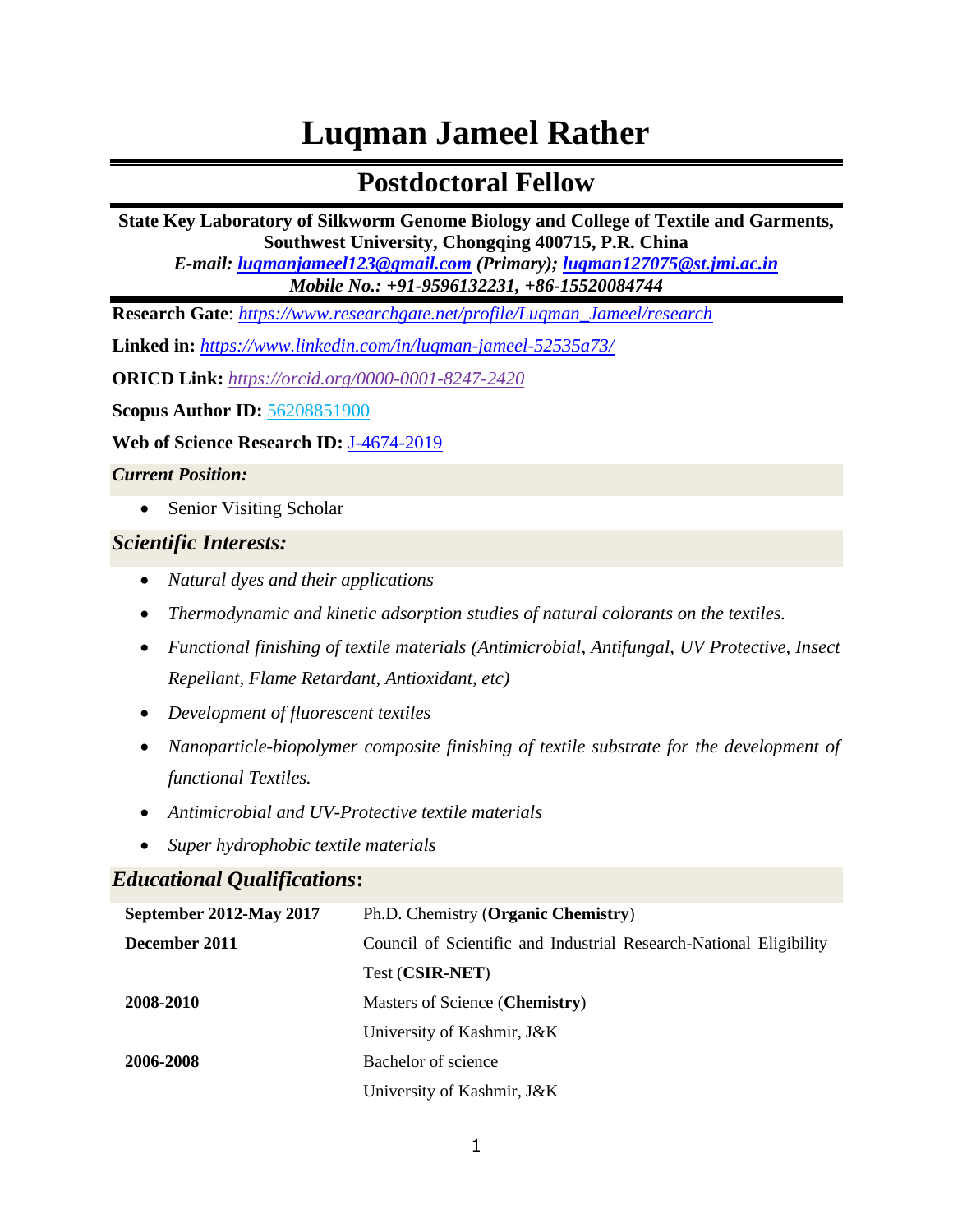# *Current Affiliations:*

- *State Key Laboratory of Silkworm Genome Biology, Southwest University, Chongqing – 400715, China*
- *Chongqing Engineering Research Center for Biomaterial Fibers and Modern Textile, Chongqing - 400715, China*
- *College of Textile and Garment, Southwest University, Chongqing – 400715, China*

# *Previous Affiliations:*

- *Jamia Millia Islamia, New Delhi – 110025, India (2012 - 2017)*
- *Department of Computer Science and Engineering, University of Kashmir, Baramullah – 193103, India* (2017-2018)

# *Scholarships and Ranks***:**

- Postdoctoral Fellowship from Southwest University (Govt. of China): September 2018 October 2020.
- Prestigious University Grants Commission (Govt. of India) BSR **(JRF)** Research Fellowship in Science for Meritorious Students: January 2015 - May 2017.
- UGC Fellowship for Central University Ph.D. Students (Non-Net): September 2012 December 2014.

# *Honors:*

• **Active member** of the organizing committee for the **organization of International Conference** on "**Worldwide Research Initiatives for Agriculture, Science, and Technology (WRIAST-2018)**" during 24-26 October 2018 at University of Kashmir, Hazratbal, Srinagar, J & K, India.

#### *Awards:*

- **Young Scientist Award**; through *National Agriculture Development Co-operative Ltd.* Established under *Self Reliant Co-operative Act, 1999*; Under Government Control (Ministry of Cooperatives) (Registration No: RCS/J & K/2234-Agri) with Ref. No: *WRIAST/2018*; Dated: 29-09-2018
- Awarded **Second Best Poster Presentation** award in national seminar on Recent Advances in Chemistry, Organized by Department of Chemistry, Jamia Millia Islamia, New Delhi, India, on March 24, 2014
- Awarded **Second Best Oral Presentation** award in national seminar on Recent Advances in Chemistry, Organized by Department of Chemistry, Jamia Millia Islamia, New Delhi, India, on April 26, 2016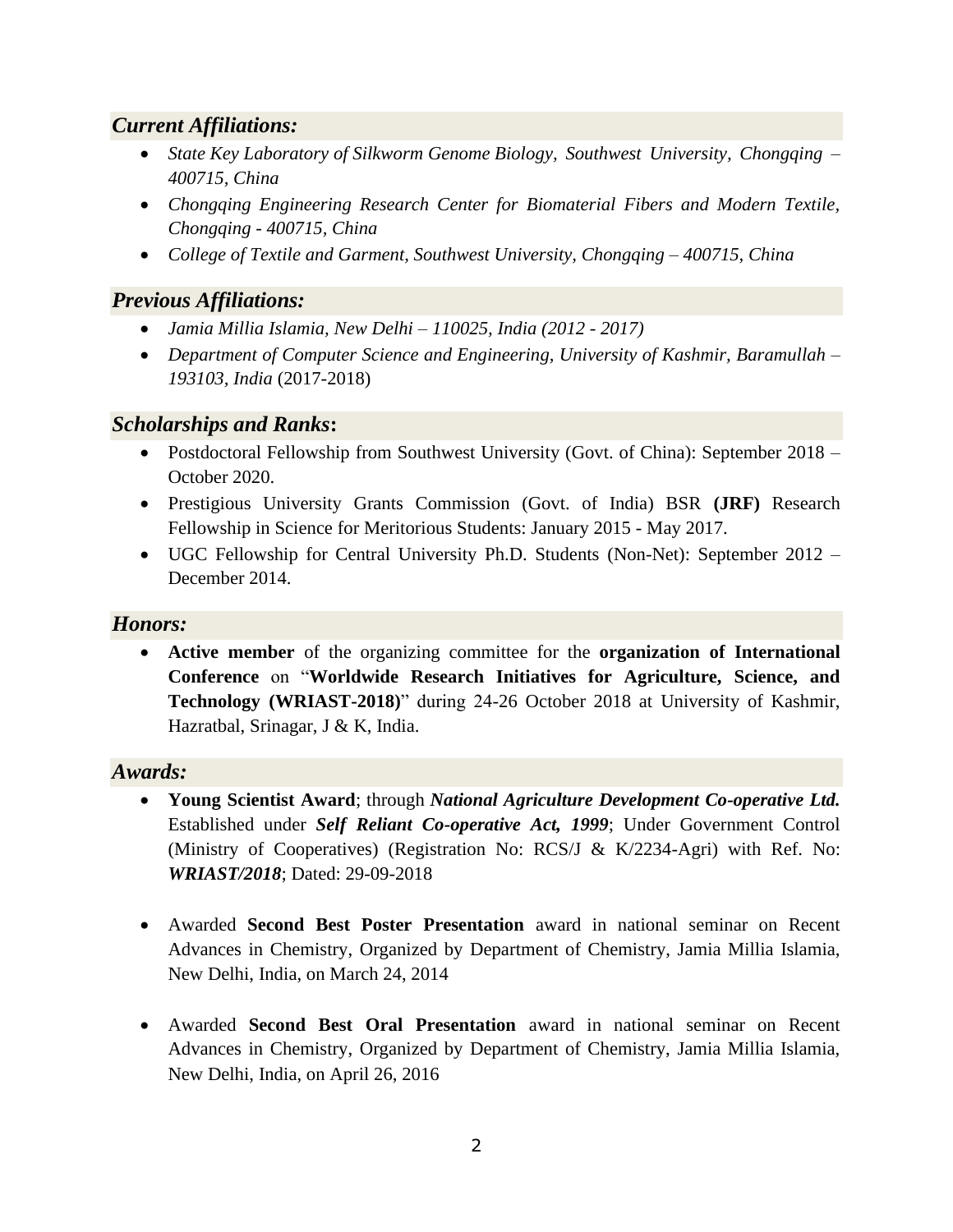# *Reviewer of Scientific Journals:*

- Coloration Technology
- Chiang Mai Journal of Science
- Water Environment Research
- Environmental Technology
- Fibers and Polymers
- Journal of Cleaner Production
- Array
- Textile Research Journal
- BMC Chemistry
- Journal of Chemistry
- Journal of Engineered Fibers and Fabrics
- Polish Journal of Environmental Studies
- Sustainable Chemistry and Pharmacy
- Chemical Engineering Communications
- Environmental Science and Pollution Research
- Journal of Photochemistry & Photobiology, B: Biology
- International Journal of Biological Macromolecules
- Cardiovascular & Hematological Agents in Medicinal **Chemistry**
- Journal of Herbal Medicine

#### *Courses undertaken in PhD programme***:**

- Organic Chemistry
- Natural Dye and Fiber Chemistry

#### *Projects undertaken in PhD programme***:**

• Development of shades on wool with *Acacia nilotica* (Babul), *Terminalia arjuna* (Arjun) and *Adhatoda vasica* (Vasaka/Malabar Nut) natural dyes and their characteristics evaluation

#### *Projects undertaken in Postdoctoral programme***:**

Exploiting the potential of ecofriendly natural dyes and nano biocomposites for the development of functional textiles materials

|               | <b>Designation</b> | Name of the           | Grant    |            | <b>Period of service</b> |               |
|---------------|--------------------|-----------------------|----------|------------|--------------------------|---------------|
| <b>S. No.</b> |                    | <b>Organization</b>   | number   | From       | T`o                      | <b>Period</b> |
|               | Principal          | Southwest University, | XDJK-    | 08-01-2020 | $31 - 12 - 2020$         | l year        |
|               | Investigator       | Chongqing China       | 2020C025 |            |                          |               |

#### *Laboratory Skills and Technical Expertise***:**

- FT-IR spectrophotometer
- HPLC instrumentation
- Reflectance spectroscopy
- Solid Fibre Fluorimetry
- UV-Visible spectrophotometer
- TGA and DSC instrumentation
- Powder XRD crystallography
- UV-Reflectance measurements
- Scanning Electron Microscopy (SEM)
- Energy-dispersive X-ray spectroscopy (EDX)
- Transmission Electron Microscopy (TEM)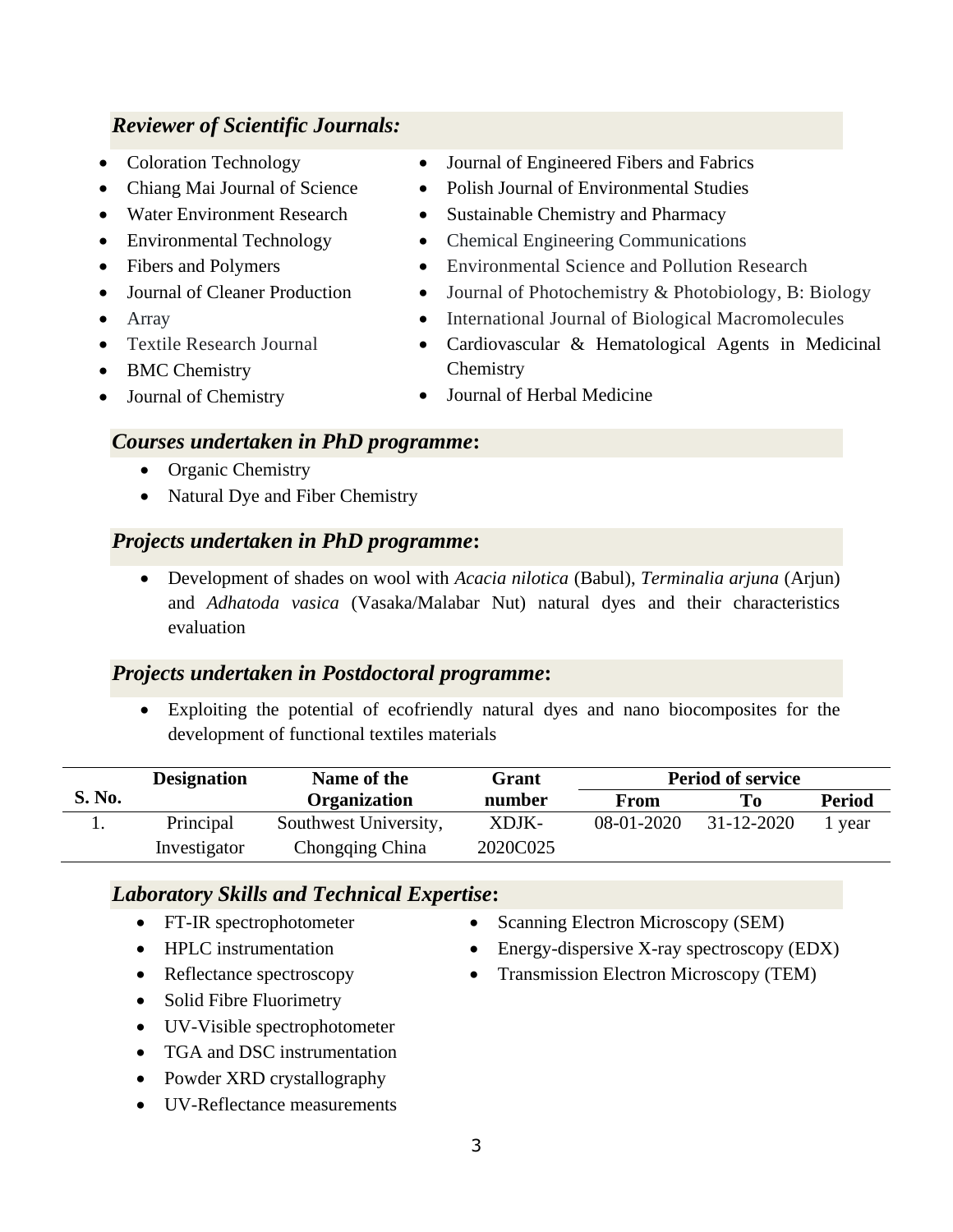# *Teaching Experience***:**

|               | <b>Designation</b> | Name of the            | <b>Nature of the</b> |             | <b>Period of service</b> |               |
|---------------|--------------------|------------------------|----------------------|-------------|--------------------------|---------------|
| <b>S. No.</b> |                    | <b>Organization</b>    | appointment          | <b>From</b> | To                       | <b>Period</b> |
|               | Assistant          | Govt. Degree College   |                      |             |                          | l month       |
|               | Professor          | KhanSahib, Budgam      | Temporary            | 12-07-2018  | 31-08-2018               | 20 days       |
| 2.            | Assistant          | University of Kashmir, |                      |             |                          | 6             |
|               | Professor          | North Campus, Delina,  | Temporary            | 22-09-2017  | 18-04-2018               | months        |
|               |                    | Baramullah             |                      |             |                          | 26 days       |

# *Research Experience*

|               | <b>Designation</b>     | Name of the           | Nature of the    |            | <b>Period of service</b> |               |
|---------------|------------------------|-----------------------|------------------|------------|--------------------------|---------------|
| <b>S. No.</b> |                        | <b>Organization</b>   | appointment      | From       | Tо                       | <b>Period</b> |
|               | <b>Senior Visiting</b> | Southwest University, | <b>Temporary</b> | 01-09-2018 | Till date                |               |
|               | <b>Scholar</b>         | Chongqing China       |                  |            |                          |               |

# **List of Research Publications:**

Total Citations: 646, h-index: 14, i10-index: 16 <https://scholar.google.co.in/citations?user=gAb56A0AAAAJ&hl=en>

- **1. L. J. Rather**, Q. F. Dar, Q. Zhou, L. Haofan, Q. Li. Binary mix metal mordant dyeing of merino wool fibers using Cinnamomum camphora waste/fallen leaves extract: A brief statistical analysis of color parameters. *The Journal of the Textile Institute*, 2020, <https://doi.org/10.1080/00405000.2020.1779166>
- **2.** K. Gong, **L. J. Rather**, Q. Zhou, W. Wang, Q. Li. Natural dyeing of merino wool fibers with *Cinnamomum Camphora* leaves extract with mordants of biological origin: A greener approach of textile coloration. *Journal of The Textile Institute,* 2019, [https://doi.org/10.](https://doi.org/10.%201080/00405000.2019.1698228)  [1080/00405000.2019.1698228](https://doi.org/10.%201080/00405000.2019.1698228) (\*Equal contributions)
- **3. L. J. Rather**, M. Shabbir, F. Mohammad, Q. Li. *Terminalia arjuna* dyed woolen yarn Effect of Binary and Ternary metal salt Combination: A greener route for production of ecofriendly textiles. *Journal of Natural Fibers,* [http://dx.doi.org/10.1080/15440478.](http://dx.doi.org/10.1080/15440478.%202019.158%208830)  [2019.158 8830](http://dx.doi.org/10.1080/15440478.%202019.158%208830)
- **4. L. J. Rather**, M. Shabbir, F. Mohammad, Q. Li. Effect of Binary and Ternary Combination of Metal Salt on Colorimetric and Fastness Characteristics of *Acacia nilotica* Dyed Woolen Yarn. *Journal of Natural Fibers,* <https://doi.org/10.1080/15440478.2018.1558150>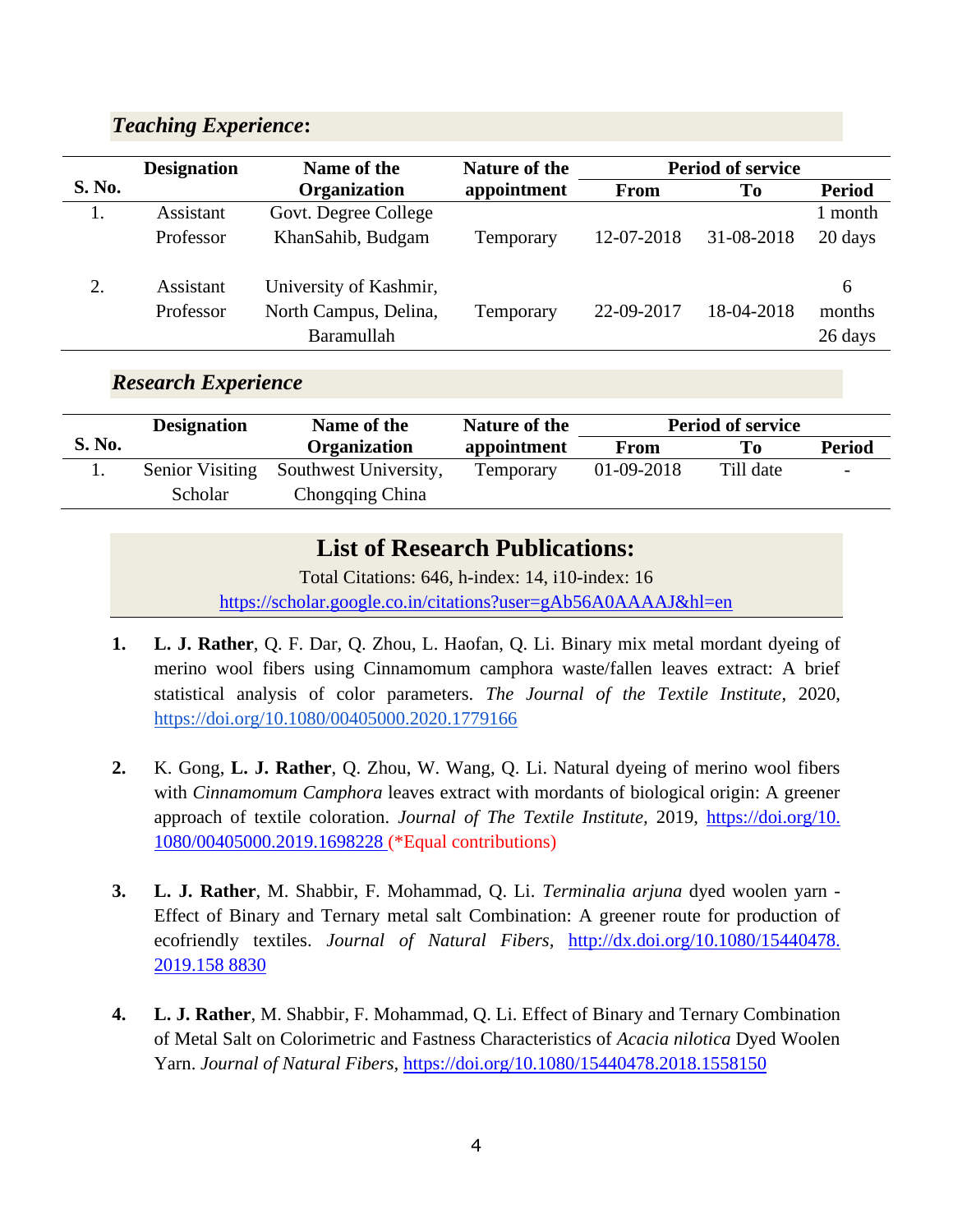- **5.** Q. Zhou\*, **L. J. Rather\***, A. Ali, W. Wang, Y. Zhang, Q.M.R. Haque, Q. Li. Environmental friendly bioactive finishing of wool textiles using the tannin-rich extracts of Chinese tallow (*Sapium sebiferum* L.) waste/ fallen leaves. *Dyes and Pigments,* 2020, 176, 108230 (\*Equal contributions).
- **6. L. J. Rather**, Q. Zhou, A. Ali, Q.M.R. Haque, Q. Li. Valorization of natural dyes extracted from mugwort leaves (*Folium artemisiae argyi*) for wool fabric dyeing: optimization of extraction and dyeing processes with simultaneous coloration and biofunctionalization. *ACS Sustainable Chemistry and Engineering,* 2020, 8(7), 2822-2834.
- **7.** M. Shabbir, **L. J. Rather**, M. Azam, Q. M. R. Haque, M. A. Khan, F. Mohammad. Antibacterial functionalization and simultaneous coloration of wool fiber with the application of plant based dyes. *Journal of Natural Fibers,* 2020, 17(3), 437-449.
- **8.** W. Wang, **L. J. Rather**, K. Gong, Q. Zhou, T. Zhang, Q. Li. Effects of Ultrasonic Treatment on Hydrophilicity and Thermal Stability of Silk. *Macromolecular Materials and Engineering,* 2019, 1900364, 1-7.
- **9.** M. Shabbir, **L. J. Rather**, F. Mohammad. Exploring the potential of tannin based colorants towards functional value addition of wool textiles. *Fibers and Polymers,* 2019, 20, 1812- 1819.
- **10. L. J. Rather**, M. Shabbir, Q. Li, F. Mohammad. Coloration, UV protective, and antioxidant finishing of wool fabric via natural dye extracts: Cleaner production of bioactive textiles. *Environmental Progress and Sustainable Energy,* 2019, 38, 1-9.
- **11.** M. Shabbir, **L. J. Rather**, M. N. Bukhari, S. Islam, M. A. Khan, F. Mohammad. First time application of biomordants in conjunction with *Alkanna tinctoria* root extract for ecofriendly wool dyeing. *Journal of Natural Fibers,* 2019, 16, 846-854.
- **12.** M. N. Bukhari, **L. J. Rather**, M. Shabbir, S. Islam, U. Singh, M. A. Khan, F. Mohammad. Dyeing of Wool with Anthraquinone based Natural Colourants from *Cassia fistula* fruit. *Journal of Natural Fibers,* 2019, 16, 855-865.
- **13.** K. Gong, Y. Pan, **L. J. Rather**, W. Wang, Q. Zhou, T. Zhang, Q. Li. Natural colourant extraction from *Cinnamomum Camphora* tree leaves of different maturities and its ultrasonic assisted extracting process. *Coloration Technology,* 2019, 135, 312-321.
- **14.** M. Shahid, S. Islam, **L. J. Rather**, N. Manzoor, F. Mohammad. Simultaneous Shade Development, Antibacterial and Antifungal Functionalization of Wool using *Punica*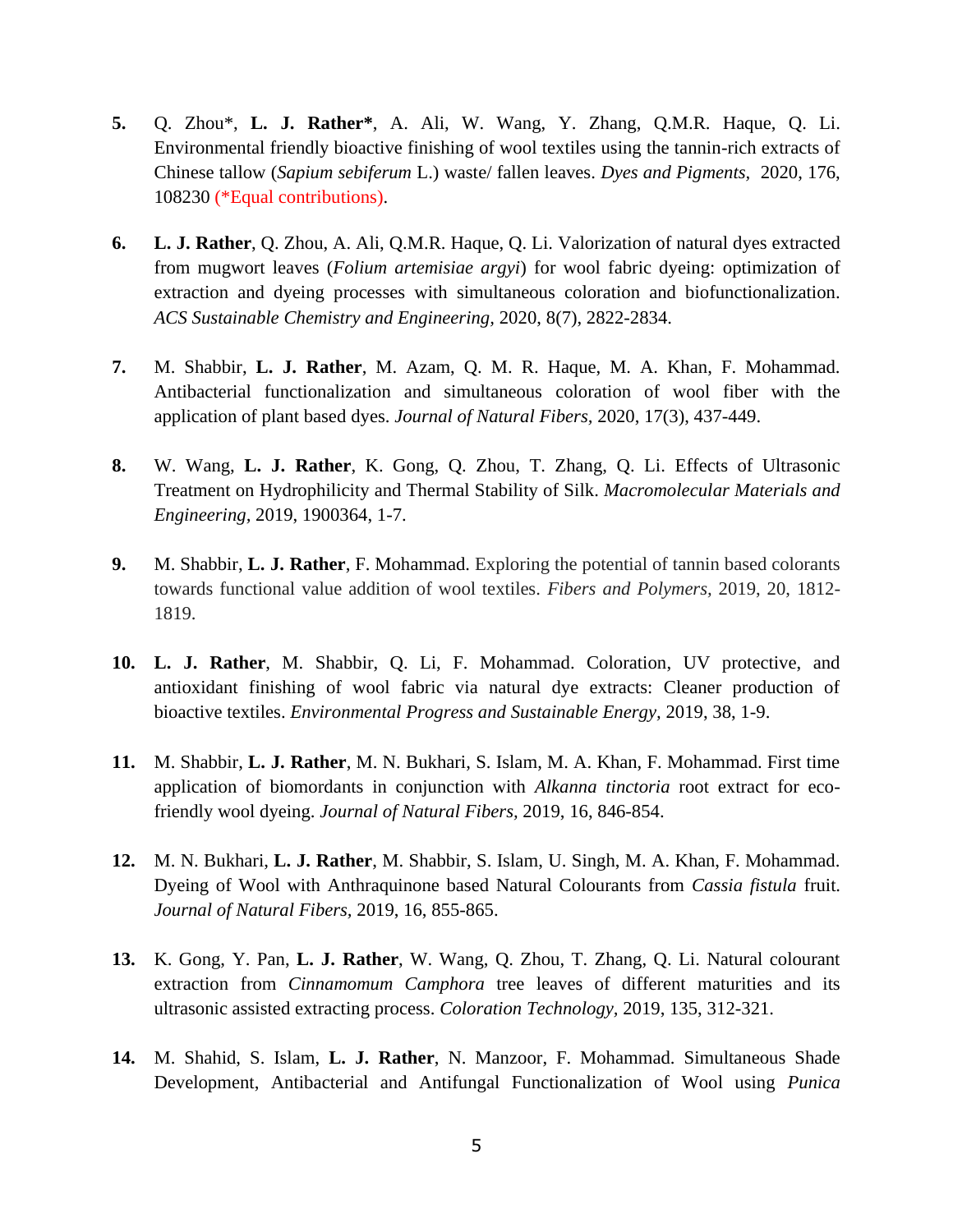*granatum* L. Peel Extract as a Source of Textile Dye. *Journal of Natural Fibers,* 2019, 16, 555-566.

- **15.** S. Islam, **L. J. Rather**, M. Shabbir, J. N. Sheikh, M. N. Bukhari, M. A. Khan, F. Mohammad. Exploiting the Potential of Biomordants in Environmentally Friendly Coloration of Wool with Natural Dye from *Butea monosperma* Flower Extract. *Journal of Natural Fibers,* 2019, 16, 512-523.
- **16.** K. Gong, Y. Pan, **L. J. Rather**, W. Wang, Q. Zhou, T. Zhang, Q. Li. Natural pigment during flora leaf senescence and its application in dyeing and UV protection finish of silk and wool – a case study of *Cinnamomum Camphora*. *Dyes and Pigments,* 2019, 166, 114- 121.
- **17. L. J. Rather**, M. A. Khan, F. Mohammad. Biomordanting Potential of *Acacia nilotica* (Babul) in Conjunction with *Kerria lacca* and *Rheum emodi* Natural Dyes. *Journal of Natural Fibers*, 2019, 16, 275-286.
- **18.** M. Shabbir, **L. J. Rather**, S. Islam, M. N. Bukhari, M. A. Khan, F. Mohammad. Light fastness and shade variability of tannin colorant dyed wool with the effect of mordanting methods. *Journal of Natural Fibers*, 2019, 16, 100-113.
- **19.** M. Shabbir, **L. J. Rather**, F. Mohammad. Economically viable UV-protective and antioxidant finishing of wool fabric dyed with *Tagetes erecta* flower extract: Valorization of Marigold. *Industrial Crops and Products,* 2018, 119, 277-282.
- **20. L. J. Rather**, S. Islam, M. Shabbir, M. N. Bukhari, M. A. Khan, F. Mohammad. *Adhatoda vasica* in conjunction with binary combinations of metal salts and biomordants as an effective textile dye to produce novel shades on wool. *Journal of Natural Fibers*, 2017, 15, 611-623.
- **21.** S. Islam, **L. J. Rather**, M. Shabbir, M. N. Bukhari, M. A. Khan, F. Mohammad. First Application of Mix Metallic Salt Mordant Combinations to Develop Newer Shades on Wool with *Bixa orellana* Natural Dye using Reflectance Spectroscopy. *Journal of Natural Fibers*, 2017, 15, 363-372.
- **22. L. J. Rather**, S. Islam, S. Akhter, Q. P. Hassan, F. Mohammad. Chemistry of Plant dyes: Applications and Environmental Implications of Dyeing Processes. *Current Environmental Engineering,* 2017, 4, 103-120.
- **23.** M. N. Bukhari, S. Islam, M. Shabbir, **L. J. Rather**, M. Shahid, M. A. Khan, F. Mohammad. Effect of Binary and Ternary Combination of Metal Salt Mordants on Dyeing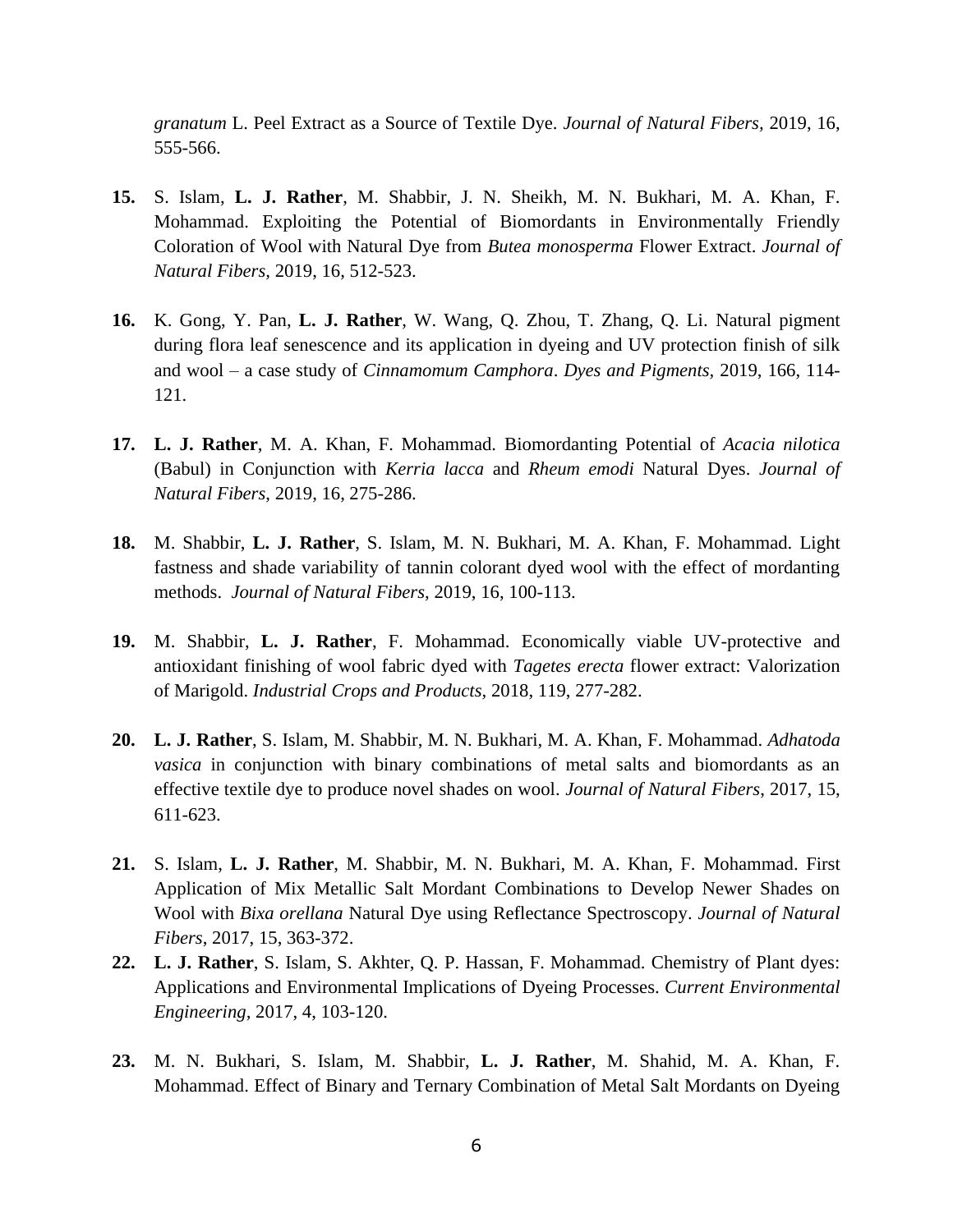and Fastness Properties of Natural Protein Fibre with *Juglans regia* L. Dye. *Journal of Natural Fibers*, 2017, 4, 519-529.

- **24.** S. Islam, **L. J. Rather**, M. Shabbir, M. N. Bukhari, M. Shahid, M. A. Khan, F. Mohammad. Bi and Tri Metal Salt Combinations plus Colourants Extracted from Timber Industry Waste as Effective Dyeing Materials to Produce Novel Shades on Wool. *Journal of Natural Fibers*, 2017, 4, 586-596.
- **25.** M. N. Bukhari, S. Islam, M. Shabbir, **L. J. Rather**, M. Shahid, U. Singh, M. A. Khan, F. Mohammad. Dyeing Studies and Fastness Properties of Brown Naphtoquinone Colorant Extracted from *Juglans regia* L on Natural Protein Fibre using Different Metal Salt Mordants. *Textile Clothing and Sustainability,* 2017, 3, 1-9.
- **26. L. J. Rather**, S. Akhter, R. A. Padder, Q.P. Hassan, M. Hussain, M.A. Khan, F. Mohammad. Colorful and semi durable antioxidant finish of woolen yarn with tannin rich extract of *Acacia nilotica* natural dye. *Dyes and Pigments,* 2017, 139, 812-818.
- **27. L. J. Rather**, S. Islam, M. Shabbir, M. N. Bukhari, M. Shahid, M. A. Khan, F. Mohammad. Ecological dyeing of Woolen yarn with *Adhatoda vasica* natural dye in the presence of biomordants as an alternative copartner to metal mordants. *Journal of Environmental and Chemical Engineering*, 2016, 4, 3041-3049.
- **28. L. J. Rather**, S. Islam, M. Azam, M. Shabbir, M. N. Bukhari, M. Shahid, M. A. Khan, Q. M. R. Haque, F. Mohammad. Antimicrobial and fluorescence finishing of woolen yarn with *Terminalia arjuna* natural dye as an ecofriendly substitute to synthetic Antibacterial agents. *RSC Advances,* 2016, 6, 39080-39094.
- **29.** S. Islam, **L. J. Rather**, F. Mohammad. Phytochemistry, Biological Activities and Potential of Annatto in Natural Colorant Production for Industrial Applications - A Review. *Journal of Advanced Research*, 2016, 7, 499-514.
- **30.** M. Shabbir, **L. J. Rather**, S. Islam, M.N. Bukhari, M. Shahid, M.A. Khan, F. Mohammad. An eco-friendly dyeing of woolen yarn by *Terminalia chebula* extract with evaluations of kinetic and adsorption characteristics. *Journal of Advanced Research,* 2016, 7, 473-482.
- **31. L. J. Rather**, S. Islam, M. A. Khan, F. Mohammad. Adsorption and Kinetic studies of *Adhatoda vasica* natural dye onto woolen yarn with evaluations of Colorimetric and Fluorescence Characteristics. *Journal of Environmental and Chemical Engineering,* 2016, 4, 1780-1796.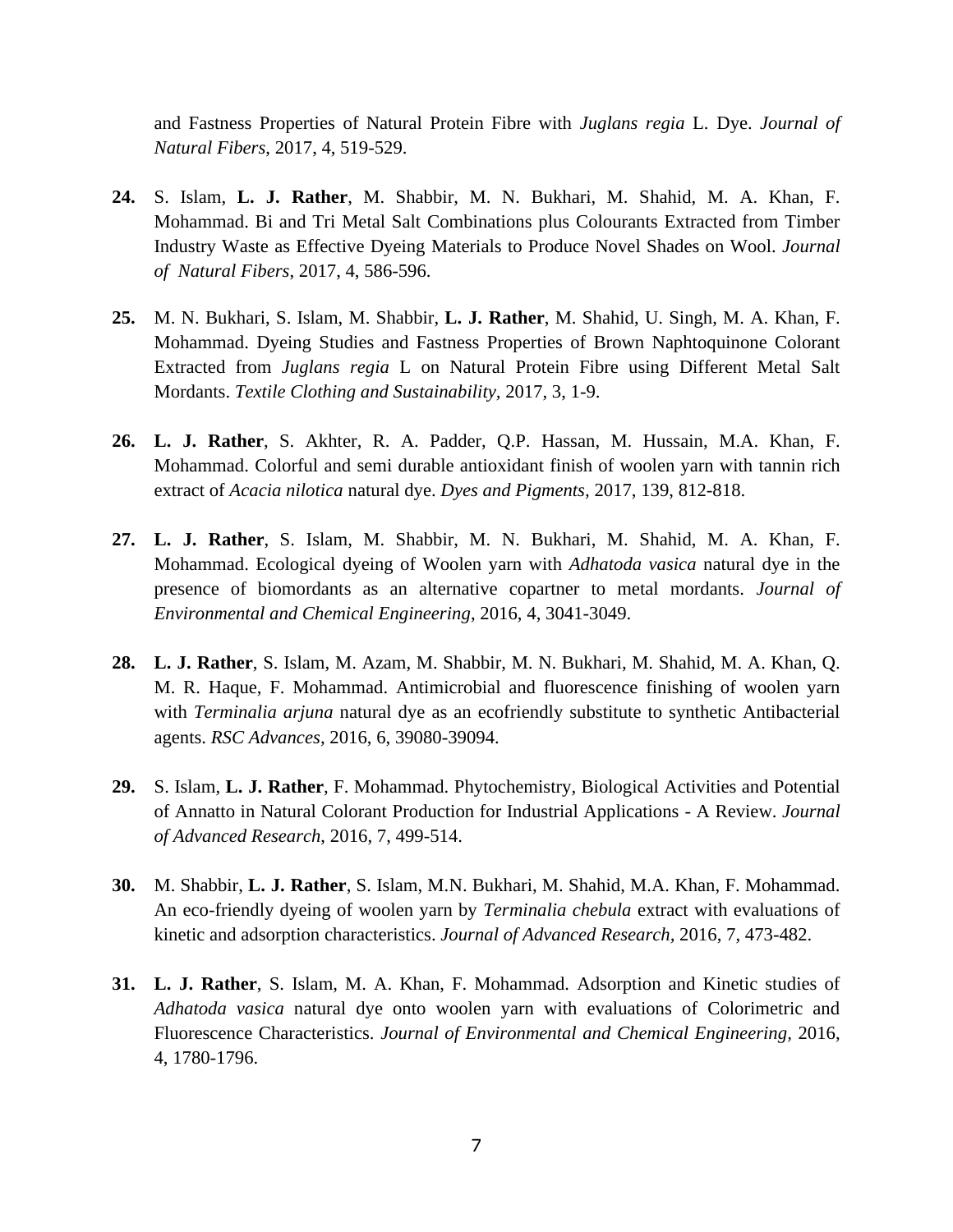- **32.** M. Shabbir, S. Islam, M. N. Bukhari, **L. J. Rather**, M. A. Khan, F. Mohammad. Application of *Terminalia chebula* Natural dye on Wool Fibre: Evaluation of Color and Fastness Properties. *Textile Clothing and Sustainability,* 2016, 2, 1-9.
- **33. L. J. Rather**, S. Islam, F. Mohammad. *Acacia nilotica* (L.): A Review of its Traditional uses, Phytochemistry and Pharmacology. *Sustainable Chemistry and Pharmacy,* 2015, 2, 12-30.
- **34. L. J. Rather**, S. Islam, F. Mohammad. Study of the application of *Acacia nilotica* natural dye on wool using Fluorescence and FTIR-Spectroscopy. *Fibers and Polymers,* 2015, 16, 1497-1505.
- **35.** S. A. Khan, S. Islam, M. Shahid, M. I. Khan. M. Yusuf, **L. J. Rather**, M. A. Khan, F. Mohammad. Mixed metal mordant dyeing of wool using root extract of *Rheum emodi* (Indian Rhubarb/Dolu). *Journal of Natural Fibers*, 2015, 12, 243-255.
- **36.** S. Islam, **L. J. Rather**, M. Shahid, M. A. Khan, F. Mohammad. Study the effect of ammonia post-treatment on color characteristics of annatto-dyed textile substrate using reflectance spectroscopy. *Industrial Crops and Products,* 2014, 59, 337-342.

#### *Book Chapters:*

- **1. L. J. Rather**, Z. Qi, S. A. Ganie, Q. Li. (2020). Environmental profile of nano-finished textile materials: Implications on public health, risk assessment, and public perception. *In:* M. Shahid (ed.) *Advances in functional finishing of textiles*, Springer Nature.
- **2. L. J. Rather**, M. F. Ansari, Q. Li. (2020). Recent advances in the insect natural product chemistry: Structural diversity and their applications. *In:* D. Kumar, M. Shahid, (eds.) *Natural Materials and Products from Insects: Chemistry and Applications*, Springer Cham, pp. 67-94.
- **3.** S. Akhter, **L. J. Rather**, S. A. Ganie, O. A. Dar, Q. P. Hassan. (2019). Recent advances in the processing of modern methods and techniques for textile effluent remediation-A review. *In: Textiles and Clothing: Environmental Concerns and Solutions*, Scrivener Publishing LLC, pp. 255-290.
- **4. L. J. Rather**, S. Jameel, O. A. Dar, S. A. Ganie, K. A. Bhat, F. Mohammad. (2018). Advances in the sustainable technologies for water conservation in textile industries. *In: Water in Textiles and Apparel*, Elsevier, pp. 175-194.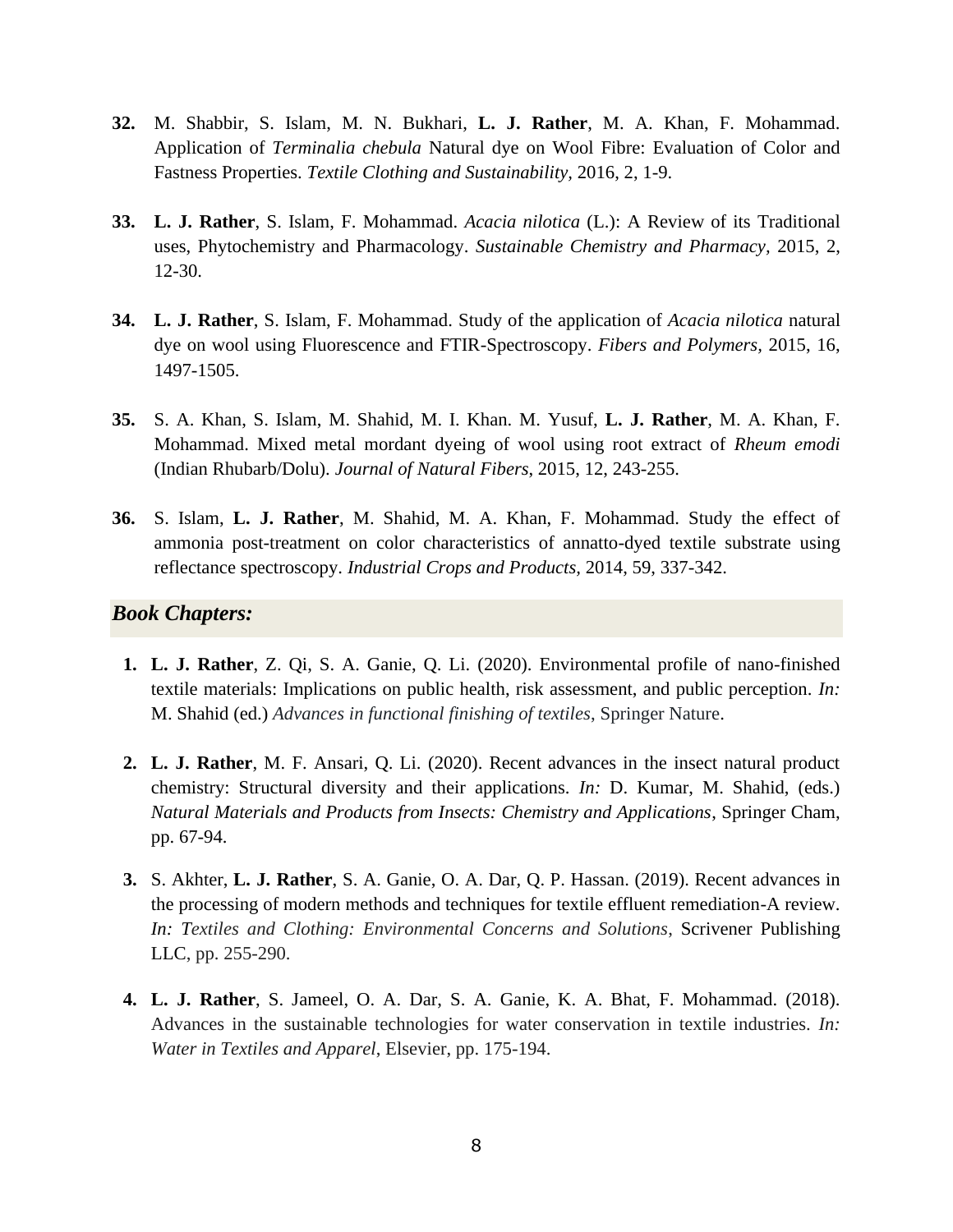- **5. L. J. Rather**, S. Akhter, Q. P. Hassan, F. Mohammad. (2018). Biofunctionalisation of various textile materials using enzyme biotechnology as a green chemistry alternative. *In: Enzymes in Food Technology: Improvement and Innovations*, Springer, pp. 263-276.
- **6. L. J. Rather**, S. Jameel, S. A. Ganie, K. A. Bhat. (2018). Lichen derived natural colorants: History, extraction, and applications. *In: Handbook of Renewable Materials for Coloration and Finishing*, Scrivener Publishing, pp. 103-114.
- **7. L. J. Rather**, S. Akhter, Q. P. Hassan. (2018). Bioremediation: Green and Sustainable Technology for Textile Effluent Treatment. *In: Sustainable Innovation in Textile Chemistry and Dyes*, Springer, pp. 75-91.
- **8. L. J. Rather**, M. Shabbir, F. Mohammad. (2017). Physico-chemical aspects of wool dyeing: Adsorption, Kinetics, and Thermodynamics. *In: Handbook of Textile Coloration and Finishing*, Studium Press, LLC, USA, pp. 143-161.
- **9.** M. Shabbir, **L. J. Rather**, F. Mohammad. (2017). Chitosan: Sustainable and Environment Friendly Resource for Textile Industry. *In: Chitosan: Derivatives, Composites, and Applications,* Wiley, pp. 233-252.

#### *Oral Presentations***:**

- 1. **L. J. Rather**, Q. Zhou, and Q. Li. Coloring Potential and Antimicrobial Finishing of Woollen yarn with *Terminalia arjuna* Natural Dye with the Evaluations of Kinetic and Thermodynamic Parameters, In: The 12th Textile Bioengineering and Informatics Symposium (TBIS-2019) on "*Advanced Materials and Smart Wearables*", Suzhou, China, September  $8<sup>th</sup> - 11<sup>th</sup>$ , 2019.
- 2. **L. J. Rather**. *Terminalia arjuna* dyed woolen yarn Effect of binary and ternary metal salt combinations, In: National Conference "*Recent Advances in Material Sciences & Engineering* (RAMSE-2019)", School of Basic & Applied Sciences, Lingaya's Vidyapeeth, Faridabad, March  $28<sup>th</sup> - 29<sup>th</sup>$ , 2019.
- 3. **L. J. Rather**. Development of hygienic textiles: UV protective and antioxidant finishing of wool fabric dyed with natural dye extracts, In: Ist International Conference on "*Recent Developments in Science, Humanities & Management – 2018*", Amar Singh College, Cluster University, Srinagar, April  $17<sup>th</sup> - 18<sup>th</sup>$ , 2018.
- 4. **L. J. Rather** and F. Mohammad. Eco-friendly biomordants as an alternative co-partner to metal mordants: A unified approach to develop green textiles, In: Seminar on "*Recent Advances in Chemistry (RAC-16)*", Department of Chemistry, Jamia Millia Islamia, New Delhi, April 26, 2016 (2<sup>nd</sup> Prize).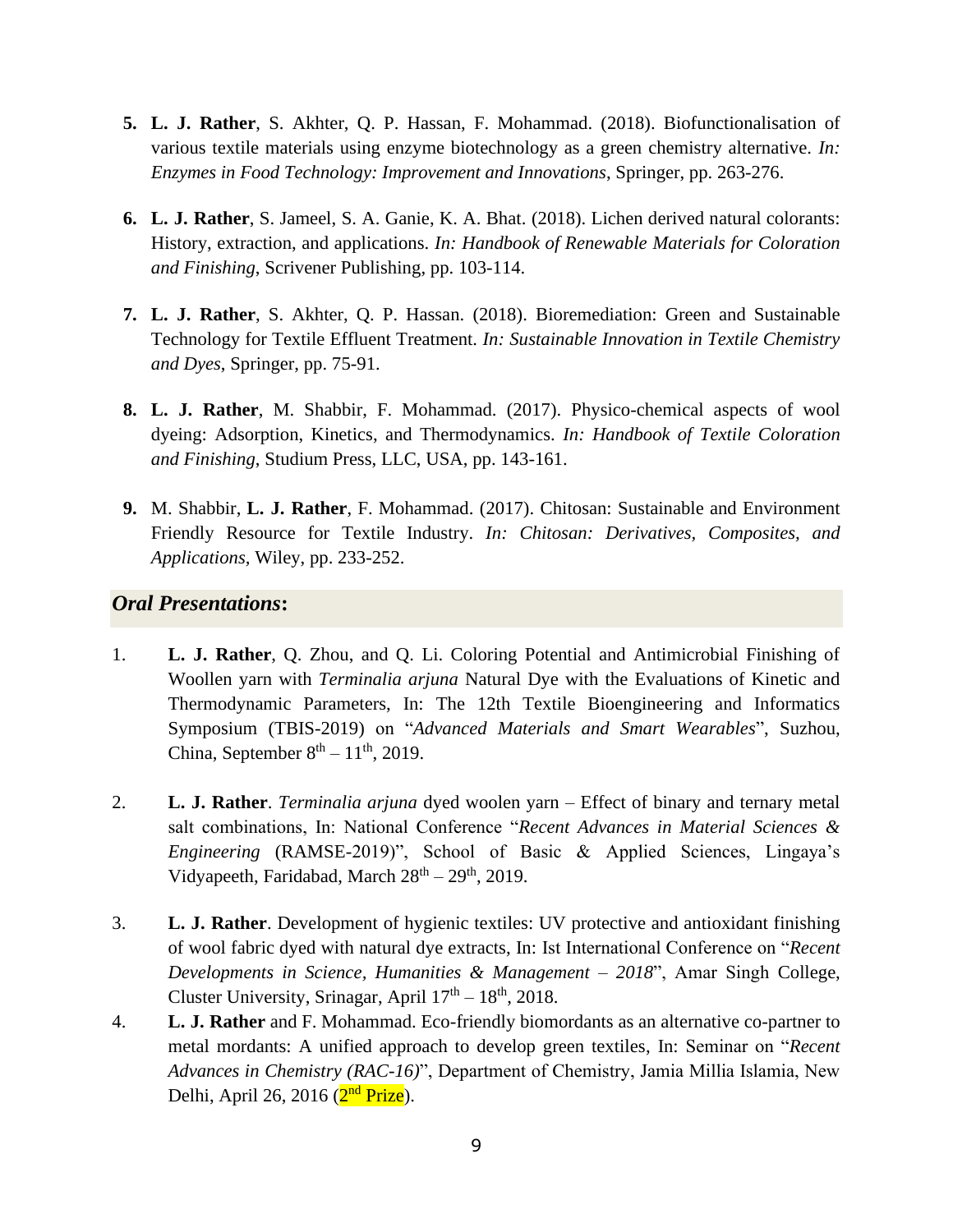# *Poster Presentations/Workshops***:**

- 1. **L. J. Rather**, S. Akhter, P. Sultan and F. Mohammad. Dyeing potential and semi-durable antioxidant finish of woolen yarn with tannin rich extract of *Acacia nilotica* natural dye, in National Seminar on "*Eco-Socio Trends in Science and Technology (ETST-2016)*", YMD College, Nuh, Haryana, October 5, 2016.
- 2. **L. J. Rather** and F. Mohammad. Potential of *Acacia nilotica* (Babul) as bio-mordant in the development of green functional textiles, in Seminar on Recent Advances in Chemistry (RAC-15), Department of Chemistry, Jamia Millia Islamia, New Delhi, March 26, 2015.
- 3. **L. J. Rather** and F. Mohammad. Investigation on interaction of polyphenols and flavonoids of *Acacia nilotica* natural dye with natural protein fibre using fluorescence and FT-IR spectroscopy, in Seminar on Recent Advances in Chemistry (RAC-14), Department of Chemistry, Jamia Millia Islamia, New Delhi, March 24, 2014 (<mark>2<sup>nd</sup> Prize</mark>).
- 4. **L. J. Rather** and F. Mohammad. Dyeing of natural protein fibre wool with lac (*Kerria lacca*) as natural red dye using babul (*Acacia nilotica*) as bio-mordant, in National Symposium on Chemistry Department of Chemistry, AMU, Aligrah, March 22, 2014.
- 5. **L. J. Rather** and F. Mohammad. Studies on dyeing of natural protein fibre with *Acacia nilotica* natural dye using combination of eco-friendly mordants, in International Conference on Chemistry: Frontiers and Challenges, Department of Chemistry, AMU, Aligarh, March 2-3, 2013.

# *Conferences/Workshops attended***:**

- 1. Attended '*International Conference on Worldwide Research Initiatives for Agriculture,*  Science, & Technology' held at University of Kashmir, Hazratbal, Srinagar from 24<sup>th</sup> - $26<sup>th</sup>$  October, 2018.
- 2. Attended '*Workshop on Copyright Law and Plagiarism: Issues and Perspectives*', under the aegis of the Faculty of Law, Jamia Millia Islamia, New Delhi, April 28, 2015.
- 3. Attended '*Orientation/Interactive Programme on Turnitin (an originality check and anti-plagiarism wed tool)*', organiz ed by Dr. Zakir Hussain Library, Jamia Millia Islamia, New Delhi, April 7, 2015.